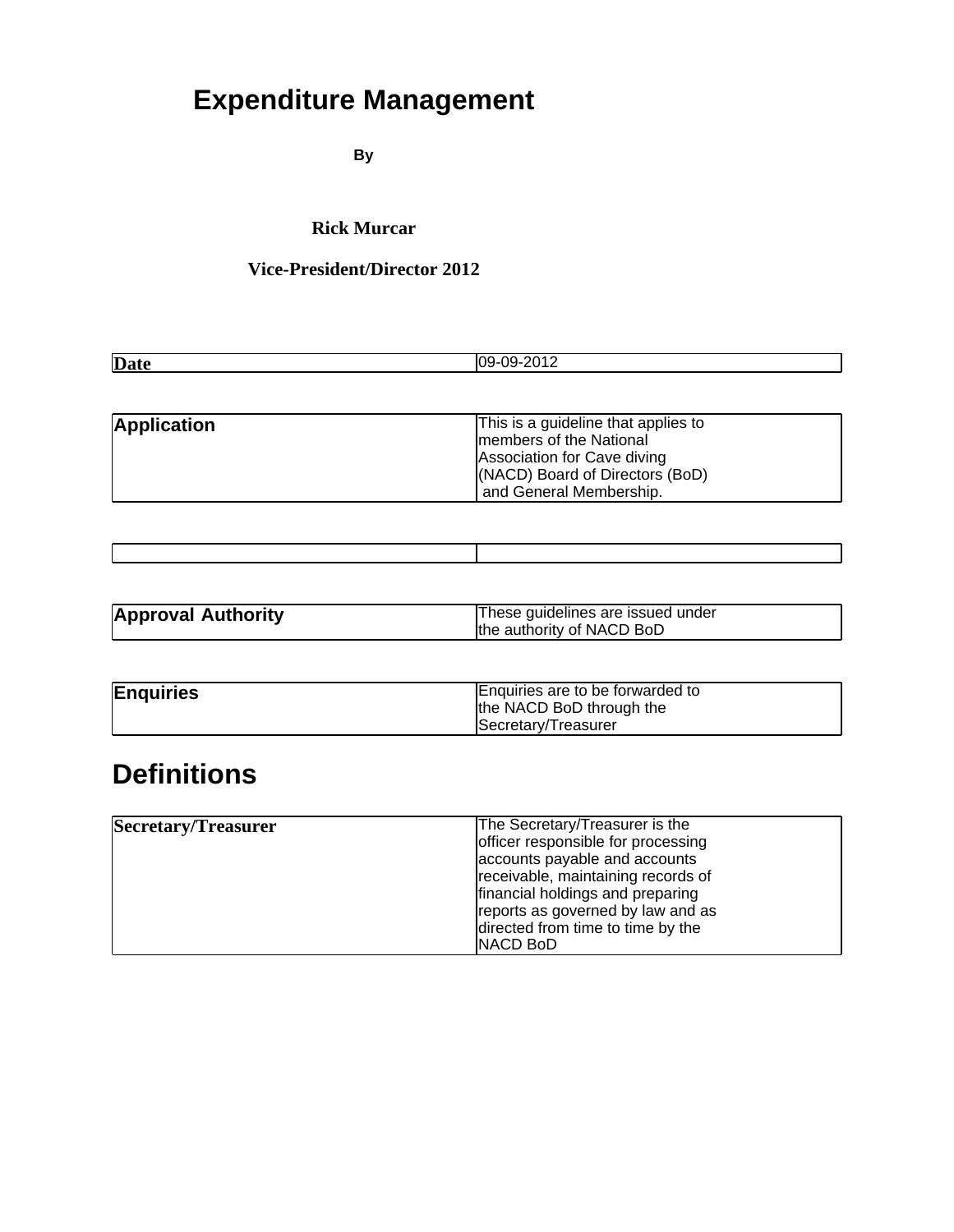| <b>Spending Authority</b> | Spending authority consists of the    |
|---------------------------|---------------------------------------|
|                           | following elements and as             |
|                           | determined by the NACD BoD:           |
|                           |                                       |
|                           | $\bullet$ expenditure initiation      |
|                           | authority is the ability to make      |
|                           | decisions to obtain goods or          |
|                           | services that will result in the      |
|                           | eventual expenditure of               |
|                           | NACD member funds;                    |
|                           | $\bullet$ commitment authority is the |
|                           | authority to confirm the              |
|                           | availability of funds before a        |
|                           | contractual arrangement is            |
|                           | entered into to:                      |
|                           | • authority to contract is the        |
|                           | authority to enter into and sign      |
|                           | contractual documents on              |
|                           | behalf of the NACD                    |
|                           | Membership subject to                 |
|                           | restrictions imposed by               |
|                           | the NACD BoD and any                  |
|                           | governing laws of state;              |
|                           | • authority to confirm                |
|                           | contract performance and price        |
|                           | is the responsibility of the          |
|                           | NACD BoD or their                     |
|                           | delegated representatives to          |
|                           | certify that goods have been          |
|                           | received, work or services            |
|                           | rendered and that the payment         |
|                           | requested is according to the         |
|                           | arrangements of the contract or       |
|                           | lis reasonable.                       |

# **Policy Direction**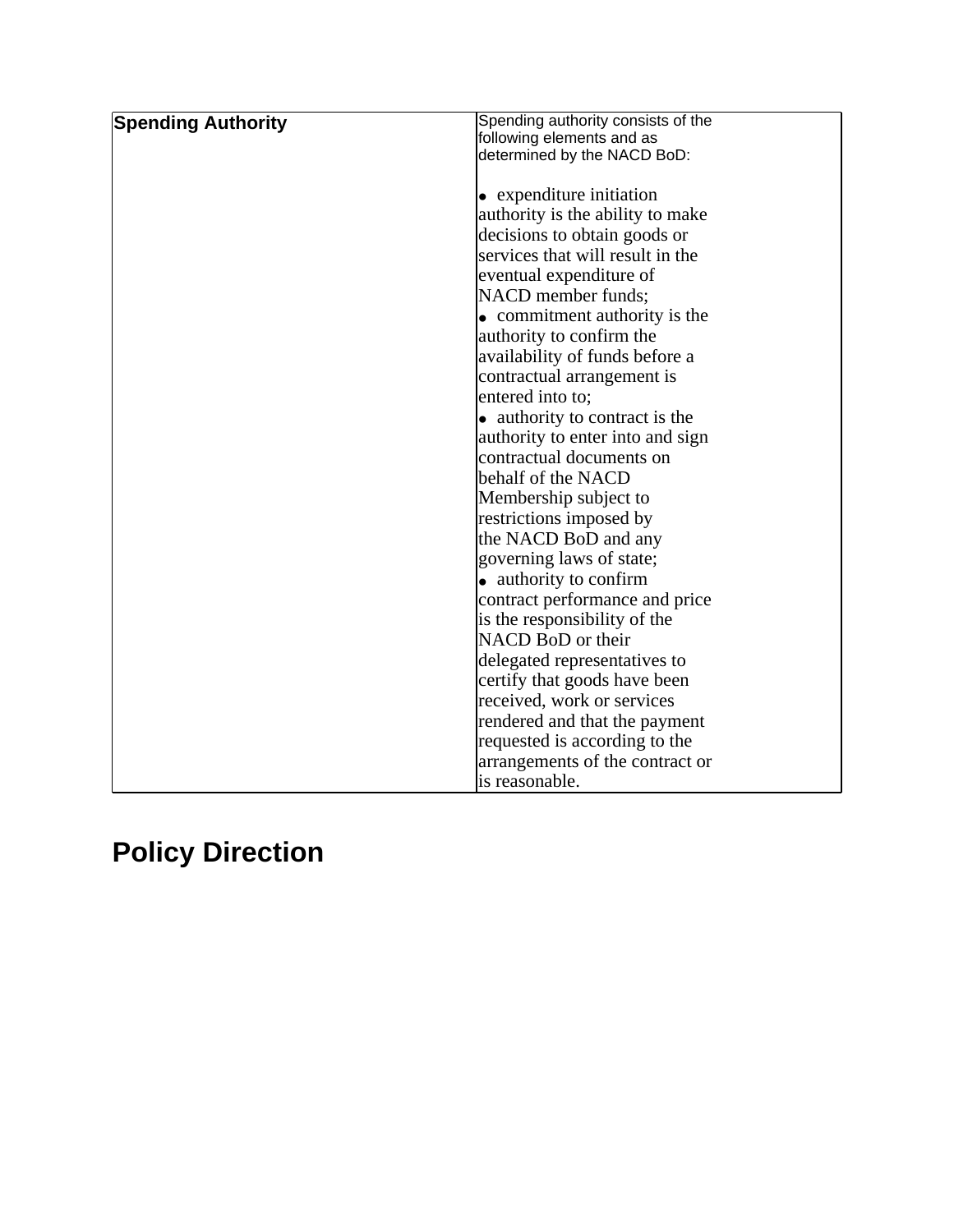| <b>Context</b> | The expenditure management                                               |
|----------------|--------------------------------------------------------------------------|
|                | process consists of the following                                        |
|                | three major phases:                                                      |
|                |                                                                          |
|                | • expenditure planning and                                               |
|                | <b>linitiation</b> - the most critical                                   |
|                | phase of the expenditure process                                         |
|                | comprised of three                                                       |
|                | elements known as spending                                               |
|                | authority. It includes expenditure<br>initiation, commitment control and |
|                | contracting. All three elements                                          |
|                | must be performed prior to making                                        |
|                | a decision to spend NACD                                                 |
|                | membership funds;                                                        |
|                | $\bullet$ account verification - a                                       |
|                | verification performed to ensure                                         |
|                | that all the terms of the contract                                       |
|                | or agreement that gave rise to the                                       |
|                | payment are satisfied and all                                            |
|                | aspects of the account are                                               |
|                | correct; and<br>$\bullet$ payment - a final review                       |
|                |                                                                          |
|                | performed by secretary/                                                  |
|                | ltreasurer or other NACD                                                 |
|                | BoD officer as a authorized                                              |
|                | representative to ensure the                                             |
|                | accuracy and legality of the                                             |
|                | account to be paid.                                                      |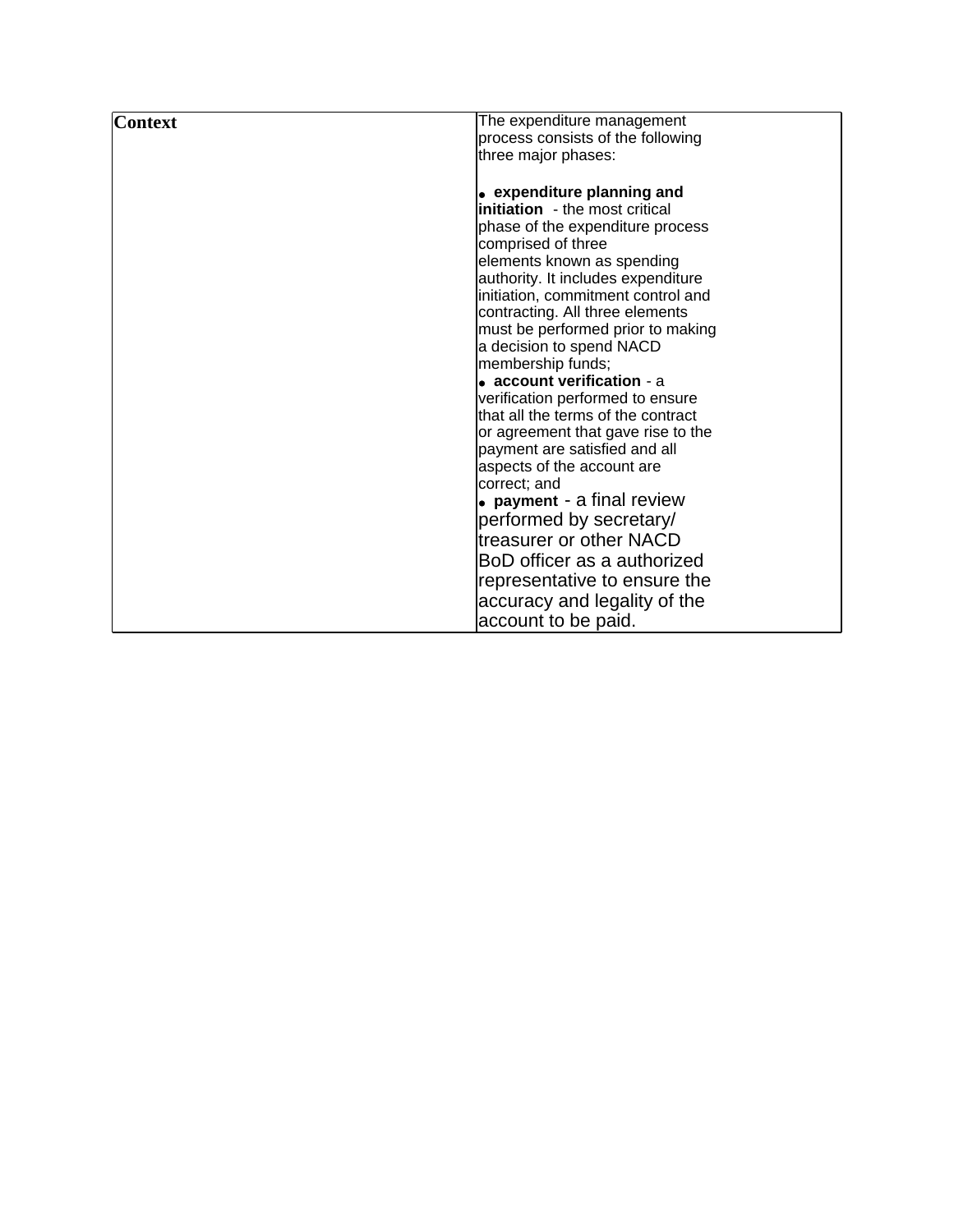| <b>Policy Statement</b> | NACD membership funds must       |
|-------------------------|----------------------------------|
|                         | be managed and spent to meet     |
|                         | established objectives in an     |
|                         | efficient and cost-effective     |
|                         | Imanner. NACD BoD                |
|                         | Officers accountable to the NACD |
|                         | Members shall process,           |
|                         | record and account for all       |
|                         | planned and actual               |
|                         | expenditures, accounts           |
|                         | payable and any other            |
|                         | financial commitments in a       |
|                         | diligent, open and               |
|                         | laccountable manner.             |

| <b>Requirements</b> | Through policies and procedures     |
|---------------------|-------------------------------------|
|                     | for planned and actual expenditure  |
|                     | ls,NACD BoD                         |
|                     | Officers accountable to the NACD    |
|                     | <b>I</b> Members shall ensure that: |
|                     |                                     |
|                     | $\bullet$ NACD Membership funds     |
|                     | are not misused;                    |
|                     | $\bullet$ annual appropriation      |
|                     | ceilings, allotment and fund        |
|                     | limits are not exceeded;            |
|                     | $\bullet$ proper financial record   |
|                     | keeping and accounting              |
|                     | methods are used;                   |
|                     | • accounts are settled in a         |
|                     | timely fashion; and                 |
|                     | $\bullet$ financial management      |
|                     | processes and systems have          |
|                     | proper internal controls.           |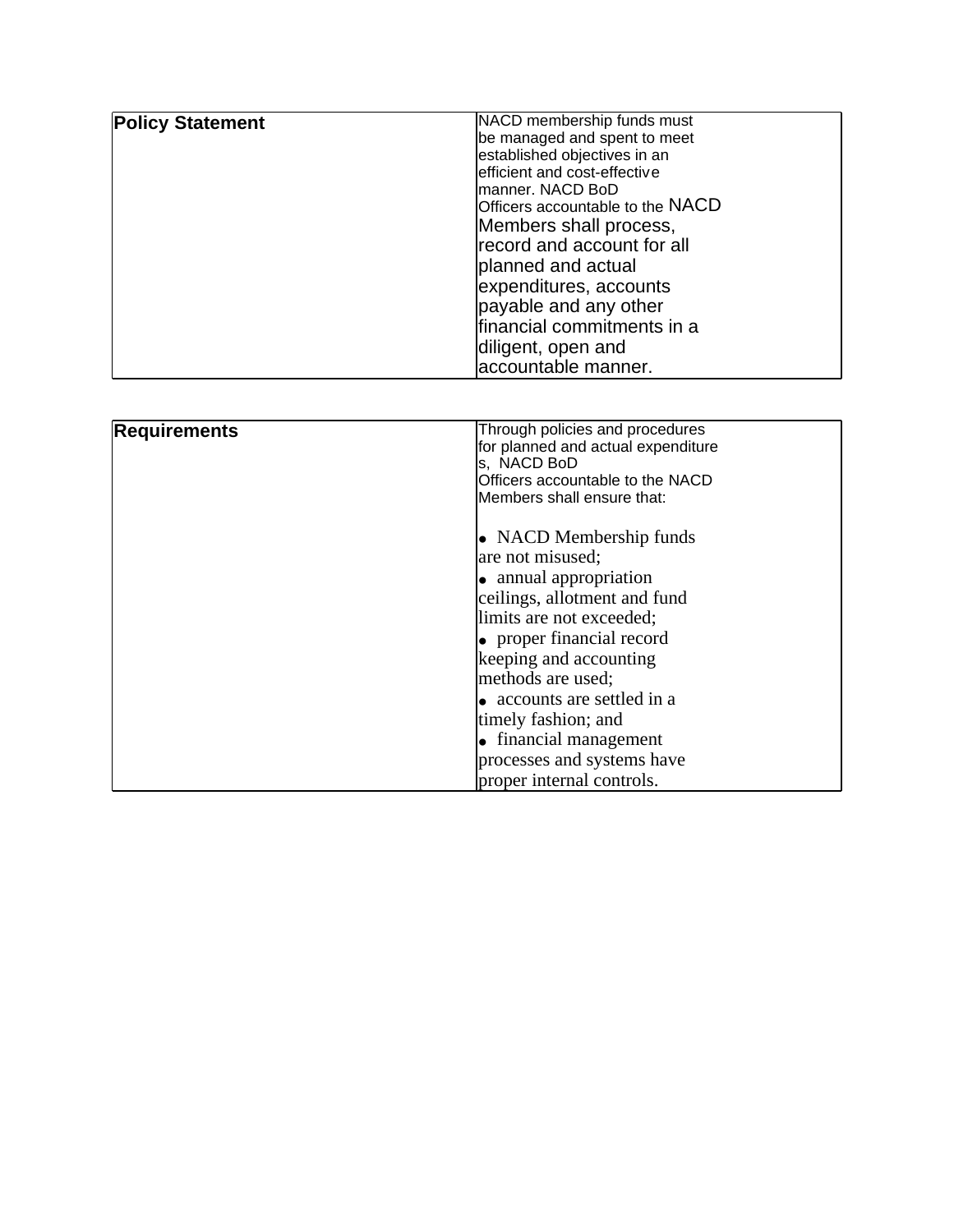| <b>Conflict of Interest</b> | NACD BoD Officers accountable<br>to the NACD Members shall not:                                                                                                                                          |
|-----------------------------|----------------------------------------------------------------------------------------------------------------------------------------------------------------------------------------------------------|
|                             | $\bullet$ initiate, verify or certify a<br>transaction for which they<br>could personally benefit,<br>directly or indirectly; or<br>$\bullet$ exercise signing authority<br>with respect to a particular |
|                             | payment. for which they could<br>personally benefit                                                                                                                                                      |
|                             | <b>Note - All NACD BoD</b><br>Officers and NACD Members are<br>subject to a Conflict of Interest<br>and Post Office Code of Conduct                                                                      |
|                             | as it pertains to financial<br>management of NACD<br><b>Membership Funds</b>                                                                                                                             |

| <b>Fraud</b> | <b>INACD BoD Officers accountable</b>    |
|--------------|------------------------------------------|
|              | to the NACD Members should be            |
|              | familiar with the policy on losses       |
|              | of money, and offences and other         |
|              | lillegal acts against the NACD           |
|              | <b>l</b> as determined under federal and |
|              | state laws as they pertain to a not-     |
|              | for-profit organization. If a NACD       |
|              | Imember or officer is found              |
|              | responsible for any loss to              |
|              | the NACD resulting from fraud,           |
|              | the loss will be recovered               |
|              | whenever possible.                       |
|              | Fraud may result in                      |
|              | disciplinary and                         |
|              | administrative action. Any               |
|              | suspected offences must be               |
|              | reported to the NACD BoD.                |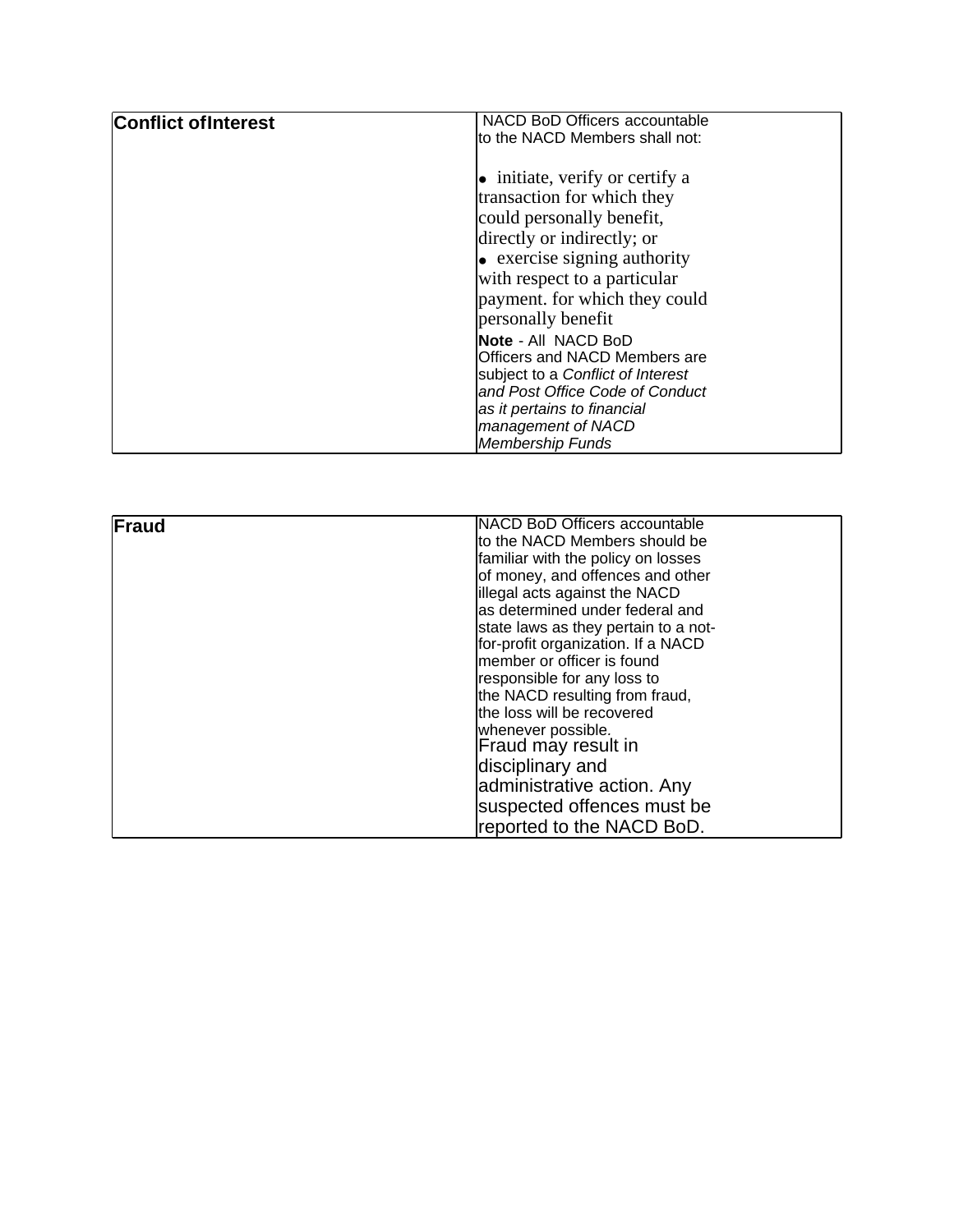| <b>Document Retention</b> | All supporting documentation                                          |
|---------------------------|-----------------------------------------------------------------------|
|                           | regarding a payment, such as                                          |
|                           | contracts, receipt documents,                                         |
|                           | invoices, certifications,                                             |
|                           | membership fees and all other                                         |
|                           | relevant documents, must be                                           |
|                           | retained for a minimum of seven ye                                    |
|                           | ars or as required by federal and<br>state laws. Documentation may be |
|                           | retained locally.                                                     |
|                           | Unless otherwise directed                                             |
|                           | by the NACD BoD, all                                                  |
|                           | original supporting                                                   |
|                           |                                                                       |
|                           | documents are to be                                                   |
|                           | retained by the Secretary/                                            |
|                           | Treasure. Retention of                                                |
|                           | documents policy continues                                            |
|                           | to apply, regardless of the                                           |
|                           | movement of NACD BoD                                                  |
|                           | Officers or organizational                                            |
|                           | changes. The Secretary/                                               |
|                           | treasurer may direct                                                  |
|                           | alternative storage                                                   |
|                           | arrangements, if required                                             |
|                           | upon approval of the NACD                                             |
|                           | BoD. In the event of                                                  |
|                           | organizational changes or                                             |
|                           | any member holding the                                                |
|                           | position of the Secretary/                                            |
|                           |                                                                       |
|                           | treasurer ceases to hold the                                          |
|                           | position shall release to the                                         |
|                           | NACD BoD any and all                                                  |
|                           | documents, materials and                                              |
|                           | holdings as these are the                                             |
|                           | property of the NACD. It is                                           |
|                           | expected that such actions                                            |
|                           | will be carried out in good                                           |
|                           | faith regardless of                                                   |
|                           | circumstances of the change                                           |
|                           | of position or organization.                                          |
|                           |                                                                       |

## **Authority**